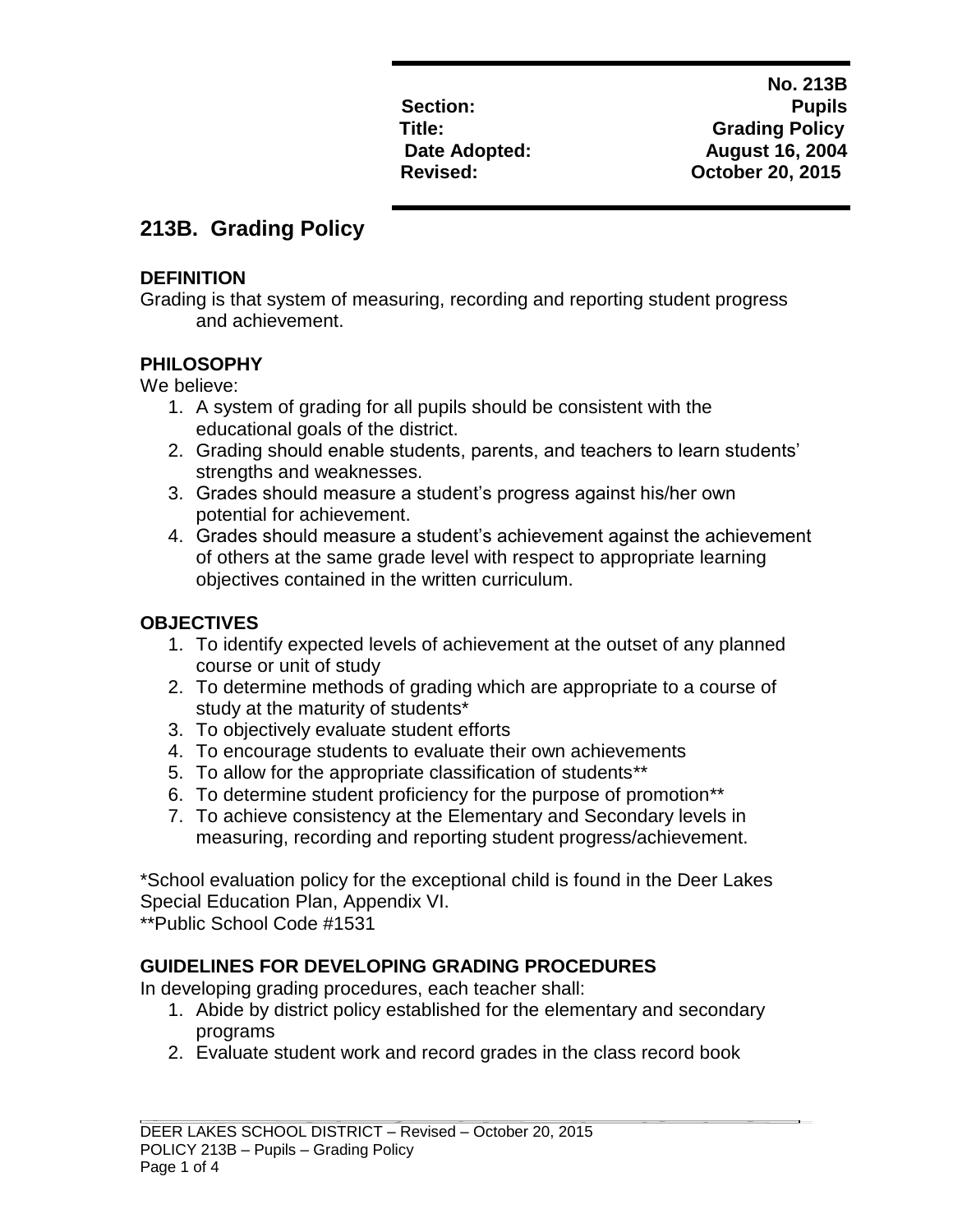- 3. Insure that sufficient grades are recorded to justify each pupil's progress report for each nine week period.
- 4. Have a minimum of nine scores in the daily record book for each subject that is awarded A,B,C,D, or F grade for the elementary schools. Have a minimum of nine scores in the daily record book for each subject (aside from project-oriented courses i.e. Tech Ed, etc.) that is awarded percentage grade or points in the secondary schools.
- 5. Develop each nine weeks report card grade independently of the previous report card grade; however, the teacher should be cognizant of any significant change in the grade.
- 6. Use the following suggested categories for student evaluation in conjunction with any other activity approved by the building principal to determine grades/scores for each area of scholarship or personal development for the four nine week report periods:
	- **a. TESTS**
		- i. Textbook unit tests
		- ii. Textbook chapter tests
		- iii. Teacher prepared tests
		- iv. Publisher's standardized tests
		- v. Quizzes
		- vi. Skills tests
		- vii. Criterion referenced tests
		- viii. Semester exams

# **b. INSTRUCTIONAL ACTIVITIES**

- i. Projects
- ii. Reports
- iii. Laboratory work
- iv. Homework
- v. Contracts
- vi. Work sheets
- vii. Notebooks
- viii. Class work

### **GUIDELINES FOR REPORTING PUPIL PROGRESS**

- 1. Report cards in the primary, intermediate, middle, and high school will be issued once each nine weeks – a total of four periods per school year. Kindergarten report cards will be issued twice a year (semesters) in addition to ongoing parental conferences.\*
- 2. In grades one through twelve, notices of poor work (interim reports) shall be issued by each teacher at the middle of the nine week report period to parents of students who in their judgment are not working at a level commensurate with their individual potential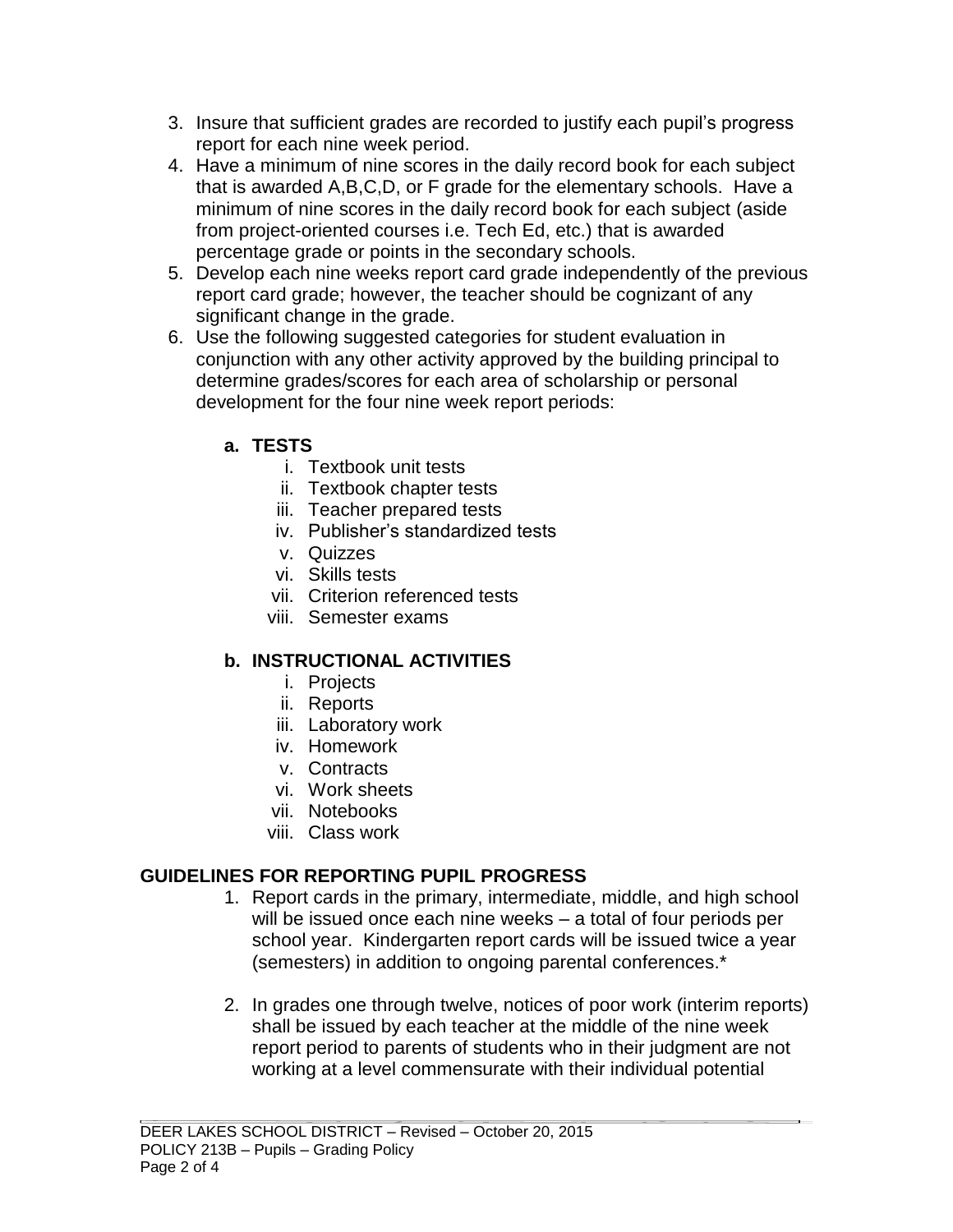and/or who are not meeting the requirements established by the teacher. These notices are intended to inform parents and stimulate more satisfactory progress.

- 3. In addition to the district approved report card and interim report, the teacher shall use any other appropriate medium of communicating pupil progress such as notes, letters, phone calls, e-mail, etc. These, however, are not to take the place of report cards and interim reports.
- 4. No elementary or secondary pupil shall receive a failing grade for a nine week period or for the school year, unless prior notification has been given to parents/guardians reasonably in advance of the end of a report period. \*Public School Code #1532.

#### **GUIDELINES FOR GRADING, PROMOTION, GRADUATION**

- 1. Report card grades are to be entered as percentages for the secondary schools. Numerical grades/scores may be used in the teacher grade book for maintenance purposes in the elementary schools. Numerical grades will be listed on secondary report cards to indicate strength of the grade.
- 2. An incomplete grade (I) for a nine week period shall indicate that the work for that period has not been completed. If the incomplete grade is not removed within an agreed period of time, the incomplete grade shall become a failing grade (F) for that nine week report period. Should a student fail to remove two incomplete grades for any two nine week periods within agreed times, a final failing grade shall be given for the course.
- 3. The final grade for the year shall be determined by averaging the nine week percentage grades. Final grades for nine week courses or semester courses shall be determined by averaging the number of report period grades for that course. High school final exams should count for one ninth (1/9) of the final grade for year. High school final exam grades will be identified on the student report card. The final grade should reflect the progress of the student over the entire grading period.
- 4. Promotion or retention of an elementary pupil shall reside within the jurisdiction of the school district with due consideration given to parental judgment. The school district may accede to parental requests, but reserves the right to exercise final judgment in the best interest of the child.